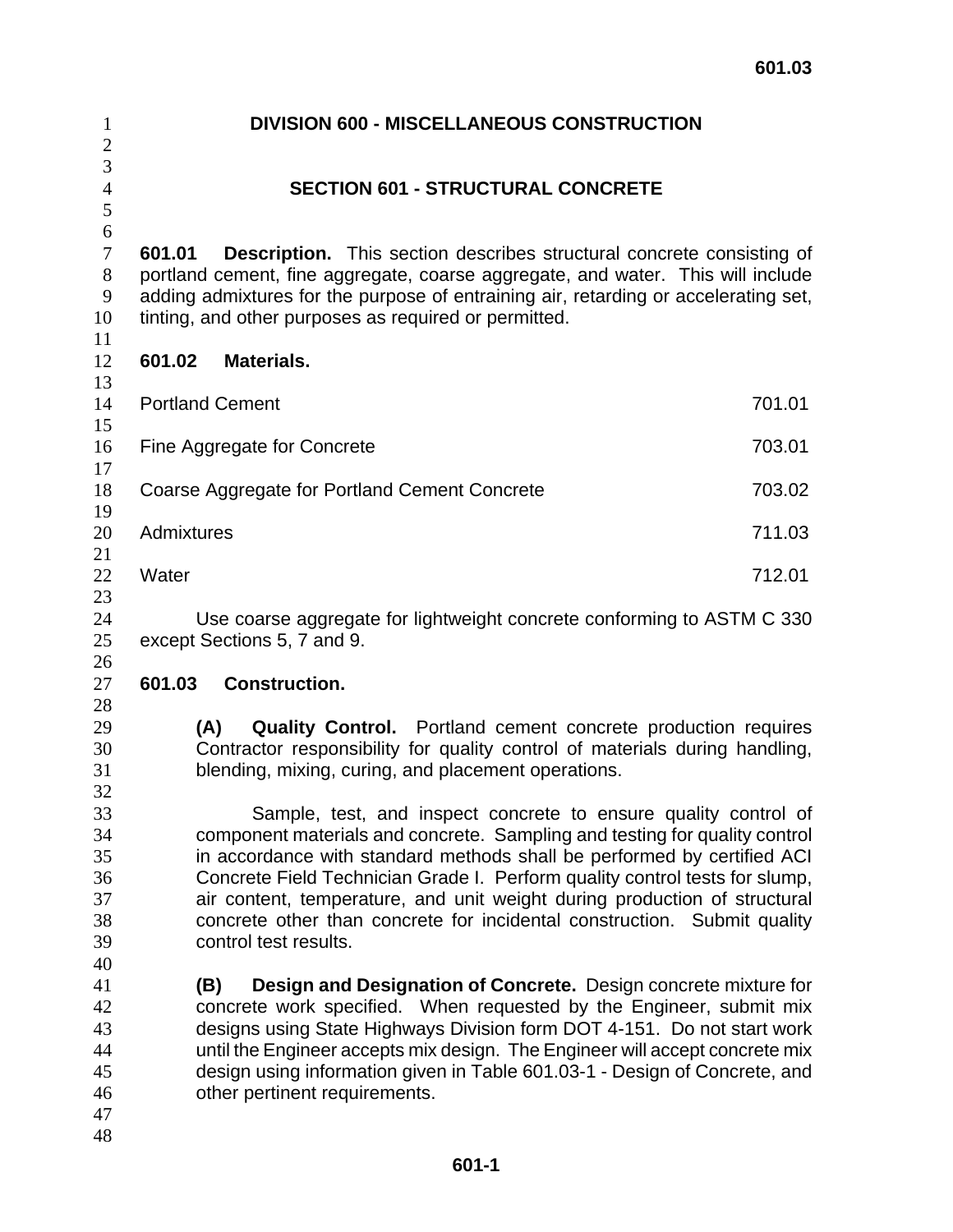- Whenever 28-day compressive strength, f'**C**, is 4,000 psi or greater, designate concrete by required minimum 28-day compressive strength.
- 51 The 28-day compressive strength, f'<sub>c</sub>, less than 4,000 psi listed in<br>52 Table 601.03-1 Design of Concrete, is for design information and Table  $601.03-1$  – Design of Concrete, is for design information and designation of class only. It is not a requirement for acceptance of concrete.
- Proportion concrete designated by compressive strength such that concrete conforms to required strength.

Design concrete placed in bridge decks and pavements exposed to traffic wear, with air content of 3 percent, including entrapped and entrained air. Maintain air content for plastic concrete within tolerance of 1 percent, plus or minus, during the work.

Use class BD concrete in bridge deck unless concrete is designated by compressive strength. Incorporate water-reducing and set-retarding admixture into concrete, with capability of varying degree of retardation without adversely affecting other characteristics of concrete. Submit design admixture dosage.

When type of concrete is not indicated in the contract documents, use Class A concrete.

 **601-2**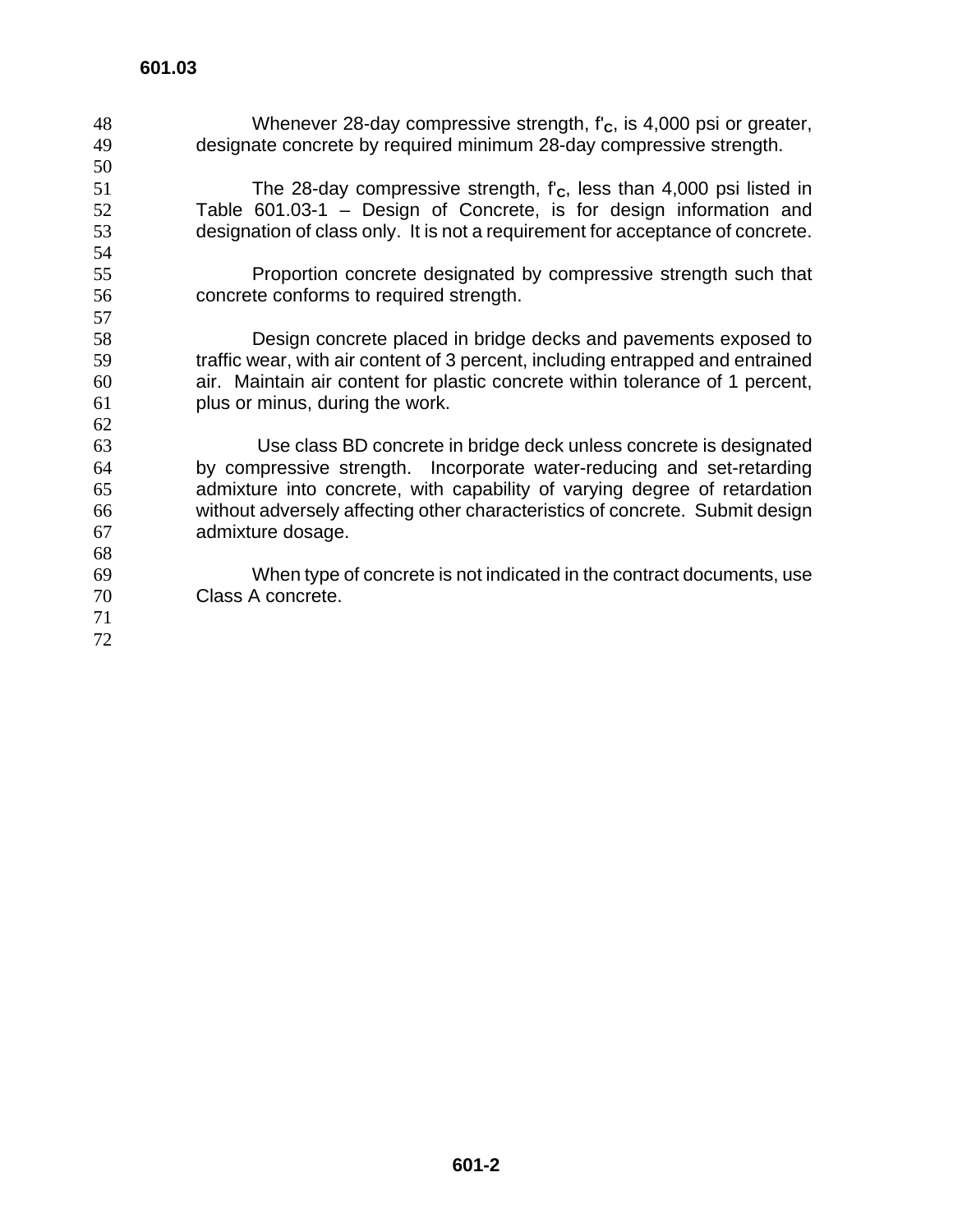| r |  |
|---|--|
|   |  |

Design concrete as specified in Table 601.03-1 – Design of Concrete.

| <b>TABLE 601.03-1 - DESIGN OF CONCRETE</b>                |                                             |                                                             |                                                             |
|-----------------------------------------------------------|---------------------------------------------|-------------------------------------------------------------|-------------------------------------------------------------|
| <b>Class of</b><br><b>Concrete</b>                        | 28-Day<br><b>Strength</b><br>$f'_{C}$ , psi | <b>Minimum Cement</b><br>Content Ibs./c.y.<br>(800 Maximum) | <b>Maximum Water-</b><br><b>Cement Ratio,</b><br>$Ib$ ./lb. |
| A                                                         | 3000                                        | 560                                                         | 0.55                                                        |
| B                                                         | 2500                                        | 500                                                         | 0.62                                                        |
| $\mathsf C$                                               | 2000                                        | 440                                                         | 0.71                                                        |
| D                                                         | 1500                                        | 400                                                         | 0.80                                                        |
| <b>BD</b>                                                 | 3750                                        | 610                                                         | 0.49                                                        |
| <b>SEAL</b>                                               | 3000                                        | 610                                                         | 0.55                                                        |
| Designated by<br>Strength<br>$f'_{\rm C}$ or $f'_{\rm r}$ | As Specified                                | 610                                                         | 0.49                                                        |
| $\hat{f}_r$ = Specified Modulus of Rupture                |                                             |                                                             |                                                             |

74

Proportion concrete materials in accordance with requirements of concrete designated by class, cement content in pounds per cubic yards, or specified 28-day compressive strength, using absolute volume method. Use volumetric proportioning methods as outlined in the American Concrete Institute (ACI) Standard 211.1, "Recommended Practices for Selecting 80 Proportions for Normal and Heavyweight Concrete."

81

Use coarse aggregate size No. 57 (one inch to No. 4) or No. 67 (3/4 inch to No. 4) for concrete. For concrete placed in bottom slabs and stems of box girders, use No. 67 size aggregate. If accepted by the Engineer in writing, smaller size aggregates are permitted when encountering limited space between forms and reinforcement.

88 Use the following standard methods in Table 601.03-2 – Standard 89 Methods for determining compliance with requirements indicated in this 90 subsection:

91

87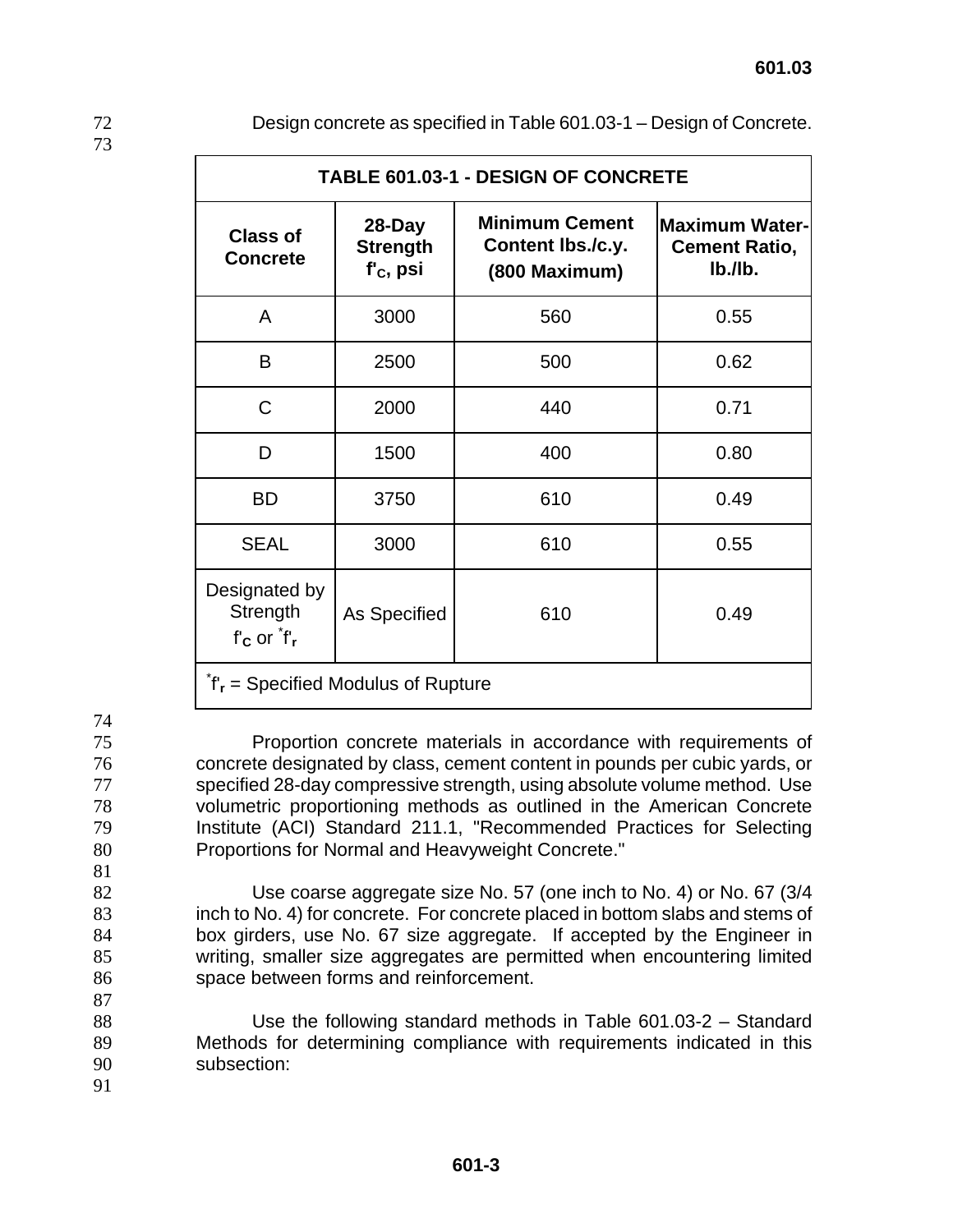| <b>TABLE 601.03-2 - STANDARD METHODS</b>                                                    |                                                  |
|---------------------------------------------------------------------------------------------|--------------------------------------------------|
| <b>Sampling Fresh Mixed Concrete</b>                                                        | AASHTO T 141                                     |
| Mass Per Cubic Meter (Cubic Foot) Yield and Air<br><b>Content (Gravimetric) of Concrete</b> | AASHTO T 121                                     |
| <b>Slump of Hydraulic Cement Concrete</b>                                                   | AASHTO T 119                                     |
| Air Content of Freshly Mixed Concrete by the<br><b>Pressure Method</b>                      | <b>AASHTO T 152</b>                              |
| Specific Gravity and Absorption of Fine<br>Aggregate                                        | <b>AASHTO T 84</b>                               |
| Specific Gravity and Absorption of Coarse<br>Aggregate                                      | AASHTO T 85                                      |
| Temperature of Freshly Mixed Portland Cement<br>Concrete                                    | <b>ASTM C 1064</b>                               |
| Making and Curing Concrete Test Specimens in<br>the Field                                   | AASHTO T 23                                      |
| <b>Compressive Strength of Molded Concrete</b><br><b>Cylindrical Specimens</b>              | AASHTO T 22(6 inch by<br>12 inch cylinders only) |
| <b>Flexural Strength of Concrete (Using Simple</b><br>Beam with Third-Point Loading)        | AASHTO T 97                                      |

92

105

When concrete is designated by compressive strength, f'**C**, or flexural strength, f'**r**, the Engineer will require prequalification of materials and mix proportions proposed for use before placing such concrete. The Engineer will prequalify concrete based on past performance records using statistical computations of population sizes and (n-1) weighting, or trial batch test reports in compliance with computed minimum average strength for material and mix proportions. The Engineer will determine minimum average strength on probability of not more than one in 20 tests falling below specified strength 101 for the following conditions: 102

- 103 **(1)** When past performance records are available, furnish the 104 following documented performance records:
- 106 **(a)** Minimum of 15 consecutive 28-day strength tests from 107 **projects having same materials and mix proportions.**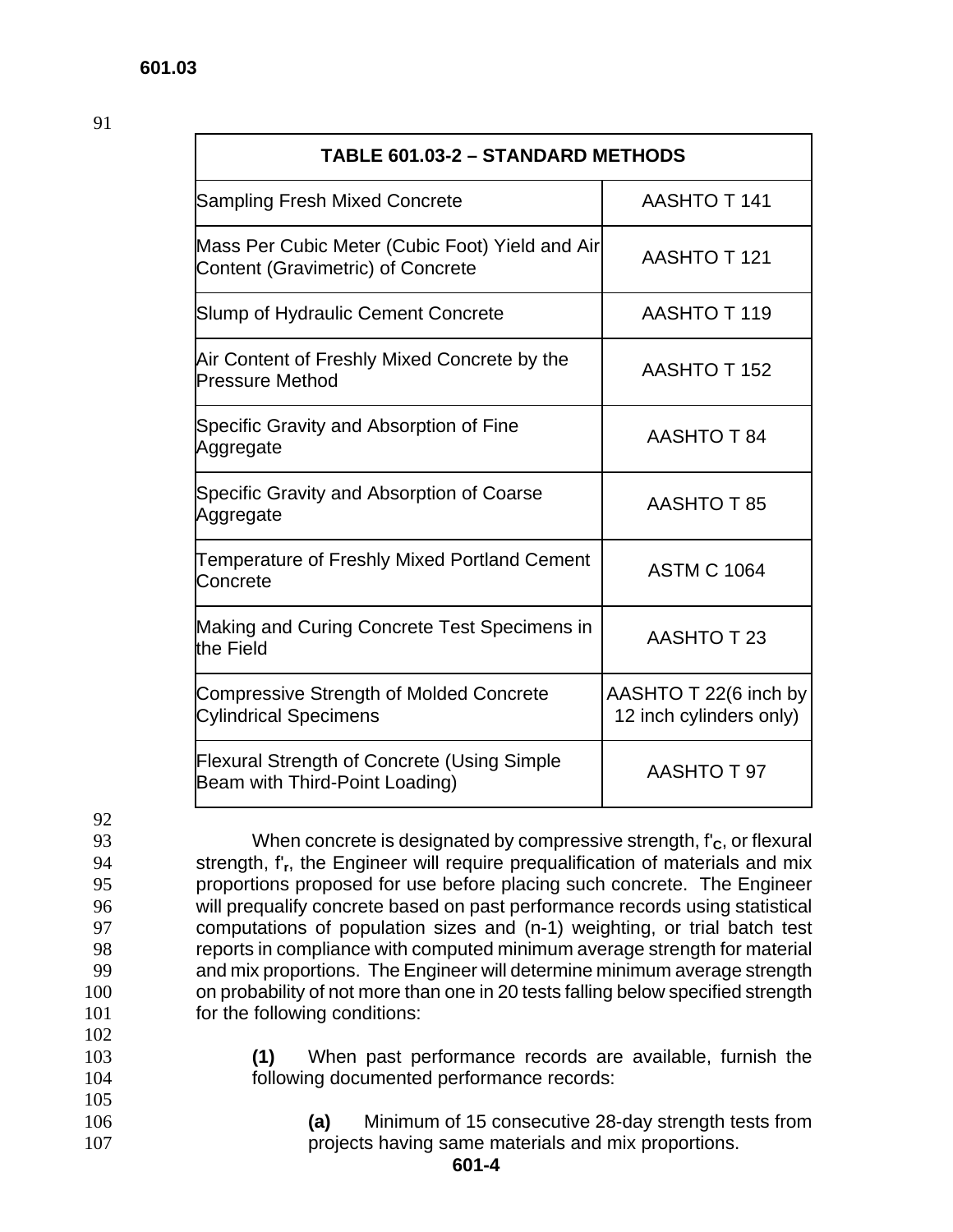| 108 |                                                                                                                                      |
|-----|--------------------------------------------------------------------------------------------------------------------------------------|
| 109 | Two groups totaling 30 or more test results representing<br>(b)                                                                      |
| 110 | similar materials in which mix proportion strengths are within 20                                                                    |
| 111 | percent of specified strength, from data obtained within one                                                                         |
| 112 | year of proposed use.                                                                                                                |
| 113 |                                                                                                                                      |
| 114 | The Engineer will analyze performance records to establish                                                                           |
| 115 | standard deviation.                                                                                                                  |
| 116 |                                                                                                                                      |
| 117 | When sufficient past performance records are not provided, the<br>(2)                                                                |
| 118 | Engineer will assume current standard deviation to be 500 psi for                                                                    |
| 119 | compressive strength, $f_c$ , and 50 psi for flexural strength, $f_r$ .                                                              |
| 120 |                                                                                                                                      |
| 121 |                                                                                                                                      |
| 122 | Unless sufficient performance records are available from other<br>projects at DOT Materials Testing and Research Branch, submit test |
|     |                                                                                                                                      |
| 123 | performance records or trial test reports for prequalifications, based on data                                                       |
| 124 | of most recent tests made on concrete of proposed mix design, and data                                                               |
| 125 | obtained within one year of proposed use.                                                                                            |
| 126 |                                                                                                                                      |
| 127 | Include the following information in test data and trial batch test                                                                  |
| 128 | reports: date of mixing; mixing equipment and procedures used; size of                                                               |
| 129 | batch in cubic yards and weight, type, and source of ingredients used; slump                                                         |
| 130 | of concrete; air content of concrete when using air entraining agent; age at                                                         |
| 131 | time of testing; and strength of concrete cylinders tested.                                                                          |
| 132 |                                                                                                                                      |
| 133 | Show that concrete strength tests equal or exceed minimum average                                                                    |
| 134 | strength in trial test reports. Test is average 28-day test results of five                                                          |
| 135 | consecutive concrete cylinders or concrete beams taken from single batch.                                                            |
| 136 | No cylinder or beam shall have strength less than 85 percent of minimum                                                              |
| 137 | average strength.                                                                                                                    |
| 138 |                                                                                                                                      |
| 139 | Submit test data and trial test reports signed by official of firm that                                                              |
| 140 | performed tests.                                                                                                                     |
| 141 |                                                                                                                                      |
| 142 | The Engineer reserves the right to stop work when a series of low                                                                    |
| 143 | strength tests occur. Do not continue concrete work until cause is                                                                   |
| 144 | established and the Engineer is informed of and accepts, necessary                                                                   |
| 145 | corrective action to be taken.                                                                                                       |
| 146 |                                                                                                                                      |
| 147 | (C)<br><b>Batching.</b> Measure and batch materials in accordance with the                                                           |
| 148 | following provisions:                                                                                                                |
| 149 |                                                                                                                                      |
| 150 | <b>Portland Cement.</b> Either sacked or bulk cement may be used.<br>(1)                                                             |
| 151 | Do not use fraction of sack of cement in concrete batch unless cement                                                                |
| 152 | is weighed.                                                                                                                          |
| 153 |                                                                                                                                      |
| 154 | Weigh bulk cement on weighing device accepted by the                                                                                 |
| 155 | Engineer. Seal and vent bulk cement-weighing hopper properly to                                                                      |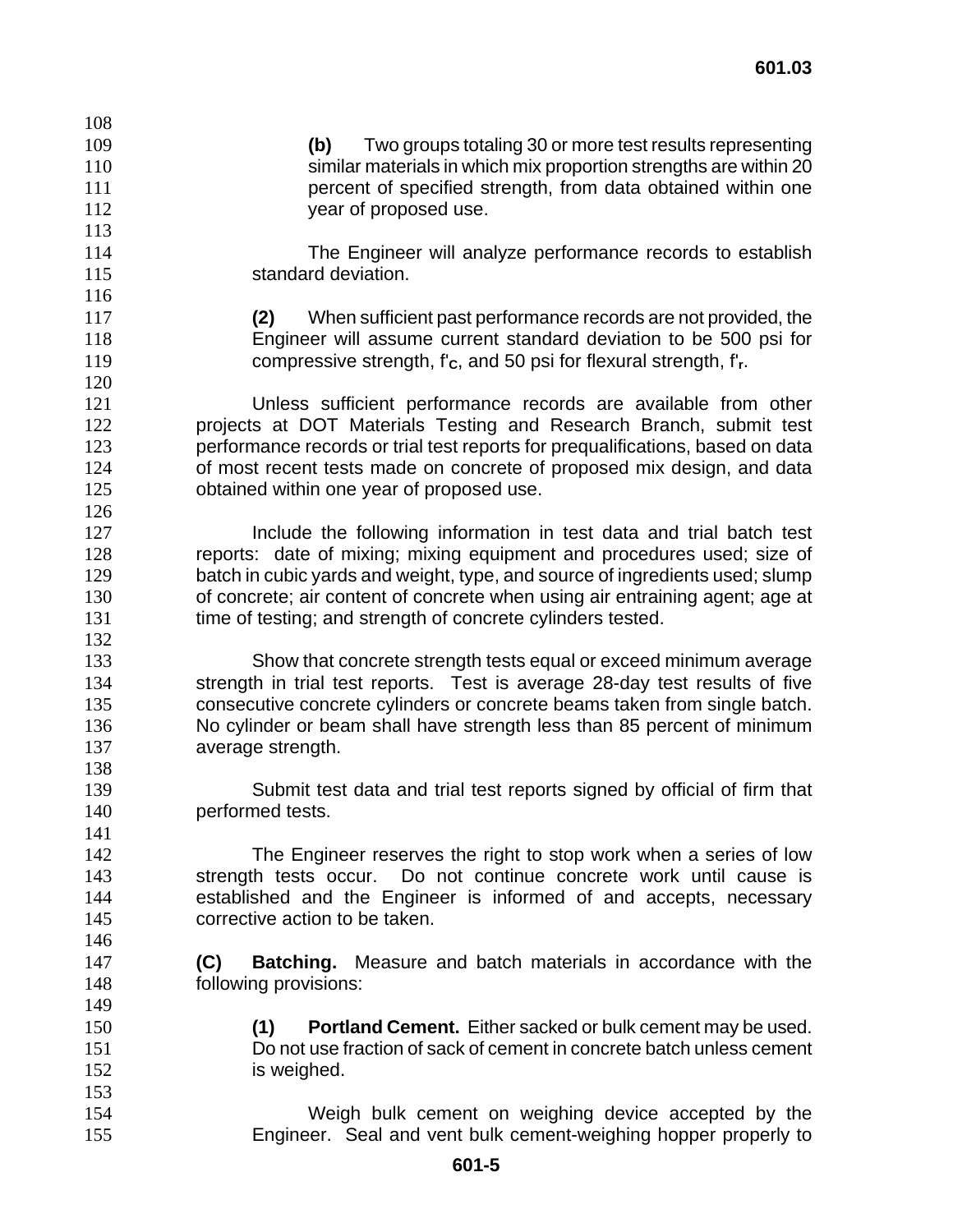preclude dusting during operation. Do not suspend discharge chute from weighing hopper. Arrange discharge chute so that cement will not lodge in hopper or leak from hopper.

Batching accuracy shall be within 1 percent, plus or minus, of 161 required weight.

**(2) Water.** Measure water by volume or by weight. Use readily adjustable device for measurement of water, with accuracy within 1 percent, plus or minus, of quantity of water required for batch. Arrange device so that variable pressure in water supply line does not affect measurements. Equip measuring tanks with outside taps and valves or other accepted means to allow for checking calibration.

**(3) Aggregates.** When storing and stockpiling aggregates, avoid separation of coarse and fine particles within each size, and do not **intermix various sizes before proportioning.** Protect stored or stockpiled aggregates from dust or other foreign matter. Do not stockpile together, aggregates from different sources and of different 175 gradations. 

When transporting aggregates from stockpiles or other sources to batching plant, ensure uniform grading of material is maintained. Do not use aggregates that have become segregated or mixed with earth or foreign matter. Stockpile or bin aggregates at least 12 hours before batching. Produce or handle aggregates by hydraulic methods and wash and drain aggregates. If aggregates exhibit high or non-uniform moisture content, the Engineer will order storage or 184 stockpiling for more than 12 hours.

**Proportion aggregates by weight, with the exception that** aggregates in concrete for minor structures, curbs, and sidewalks may be proportioned by either volume or weight. For volumetric proportioning, use measuring boxes of known capacity to measure **quantity of each aggregate size.** 

Use batch weight based on dry materials plus total weight of moisture (both absorbed and surface) contained in aggregate. Measure individual aggregates to within 2 percent, plus or minus, of required weight, and total weight of aggregates to within 1 percent, **plus or minus, of required weight.** 

- **(4) Admixtures.** Store, proportion, and dispense admixtures in accordance with the following provisions:
- **(a) Liquid Admixtures.** Dispense chemical admixtures, air entraining admixtures, and corrosion inhibiting admixtures in liquid form. Use mechanical dispensers for liquid admixtures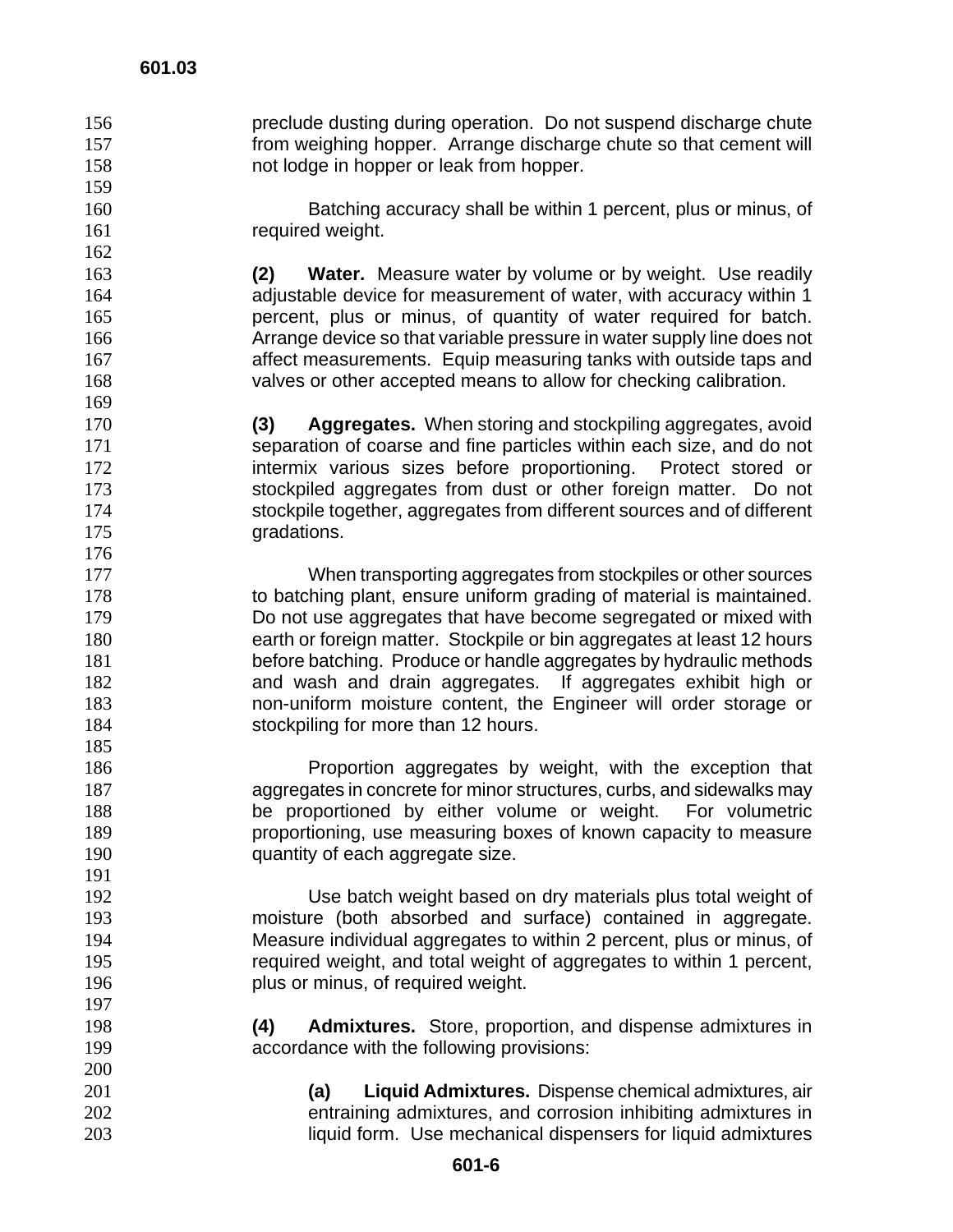with sufficient capacity to measure prescribed quantity for each batch of concrete. Include graduated measuring unit in each dispenser to measure liquid admixtures to within 5 percent, plus or minus, of prescribed quantity for each batch. Read graduations accurately from point of measuring unit, and control proportioning operations to permit visual check of batch accuracy before discharging. Mark each measuring unit clearly *Compary of type and quantity of admixture.*  Arrange with supplier to provide sampling device consisting of valve located in safe and accessible location for **Sampling admixtures.**  When using more than one liquid admixture for concrete mix, use separate measuring unit for each liquid admixture and dispense separately to avoid interaction that may interfere with admixture efficiency and adversely affect concrete. Dispense 221 liquid admixture by injecting so as not to mix admixture at high concentrations. When using liquid admixtures in concrete that is completely mixed in paving or continuous mixers, operate dispensers automatically with batching control equipment. Equip such dispensers with automatic warning system that will provide visible or audible signals at point where proportioning operations are controlled, when the following occurs: quantity of admixture measured for each batch of concrete varies from pre-selected dosage by more than 5 percent; or entire contents **b** of measuring unit from dispenser is not emptied into each batch of concrete. Unless liquid admixtures are added to batch with pre-measured water, discharge liquid admixtures into stream of water that disperses admixtures uniformly throughout batch. 238 An exception is that air-entraining admixtures may be dispensed directly into moist sand in batching bins, provided adequate control of concrete air content can be maintained. Measure and disperse special admixtures, as recommended by admixture manufacturer, and as accepted by the Engineer. Special admixtures include high-range water reducers requiring dosages greater than capacity of conventional dispensing equipment. For site-added, high-range water reducers, use calibrated, portable dispenser supplied by manufacturer. **(b) Mineral Admixtures.** Protect mineral admixtures from exposure to moisture until used. Pile sacked material of each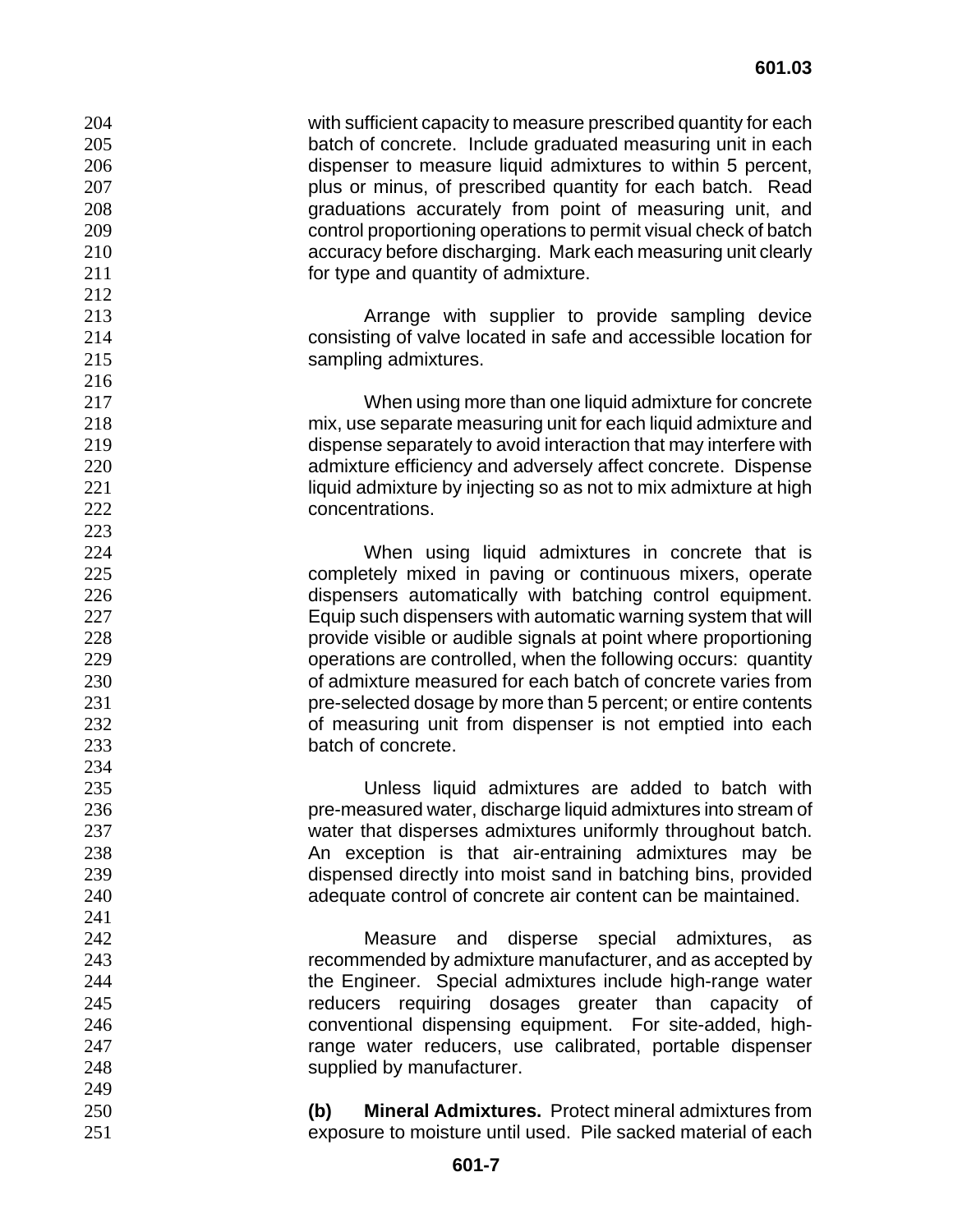| 252 | shipment to permit access for tally, inspection,<br>and                |
|-----|------------------------------------------------------------------------|
| 253 | identification.                                                        |
| 254 |                                                                        |
| 255 | Provide adequate facilities to ensure that mineral                     |
| 256 | admixtures meeting specified requirements are kept separate            |
| 257 | from other mineral admixtures and that only specified mineral          |
| 258 | admixtures are allowed to enter into the work. Provide safe            |
| 259 | and suitable facilities for sampling mineral admixtures at weigh       |
| 260 | hopper or in feed line immediately in advance of hopper.               |
| 261 |                                                                        |
| 262 | Incorporate mineral admixtures into concrete using                     |
| 263 | equipment conforming requirements for portland cement weigh            |
| 264 | hoppers, and charging and discharging mechanisms specified             |
| 265 | in ASTM C 94 and Subsection 601.03(C) - Batching.                      |
| 266 |                                                                        |
| 267 | When concrete is completely mixed in stationary paving                 |
| 268 | or continuous mixers, weigh mineral admixture in separate              |
| 269 | weigh hopper. Introduce mineral admixture and cement                   |
| 270 | simultaneously into mixer, proportionately with aggregate.             |
| 271 |                                                                        |
| 272 | When interlocks are required for cement-charging                       |
| 273 | mechanisms, and cement and mineral admixtures are weighed              |
| 274 | cumulatively, interlock their charging mechanisms to prevent           |
| 275 | introduction of mineral admixture until mass of cement in weigh        |
| 276 | hopper is within tolerances specified<br>in<br>Subsection              |
| 277 | 601.03(C)(1) - Portland Cement.                                        |
| 278 |                                                                        |
| 279 | In determining maximum quantity of free water that may                 |
| 280 | be used in concrete, consider mineral admixture to be cement.          |
| 281 |                                                                        |
| 282 | (5)<br><b>Bins and Scales.</b> At batching plant, use individual bins, |
| 283 | hoppers, and scale for each aggregate size. Include separate bin,      |
| 284 | hopper, and scale for bulk cement and fly ash.                         |
| 285 |                                                                        |
| 286 | Except when proportioning bulk cement for pavement or                  |
| 287 | structures, cement weigh hopper may be attached to separate scale      |
| 288 | for individual weighing or to aggregate scale for cumulative weighing. |
| 289 | If cement is weighed cumulatively, weigh cement before other           |
| 290 | ingredients.                                                           |
| 291 |                                                                        |
| 292 | When proportioning for pavement or structures, keep bulk               |
| 293 | cement scale and weigh hopper separate and distinct from aggregate     |
| 294 |                                                                        |
| 295 | weighing equipment.                                                    |
|     |                                                                        |
| 296 | Use springless-dial or beam-type batching scales. When using           |
| 297 | beam-type scales, make provisions to show operator that required       |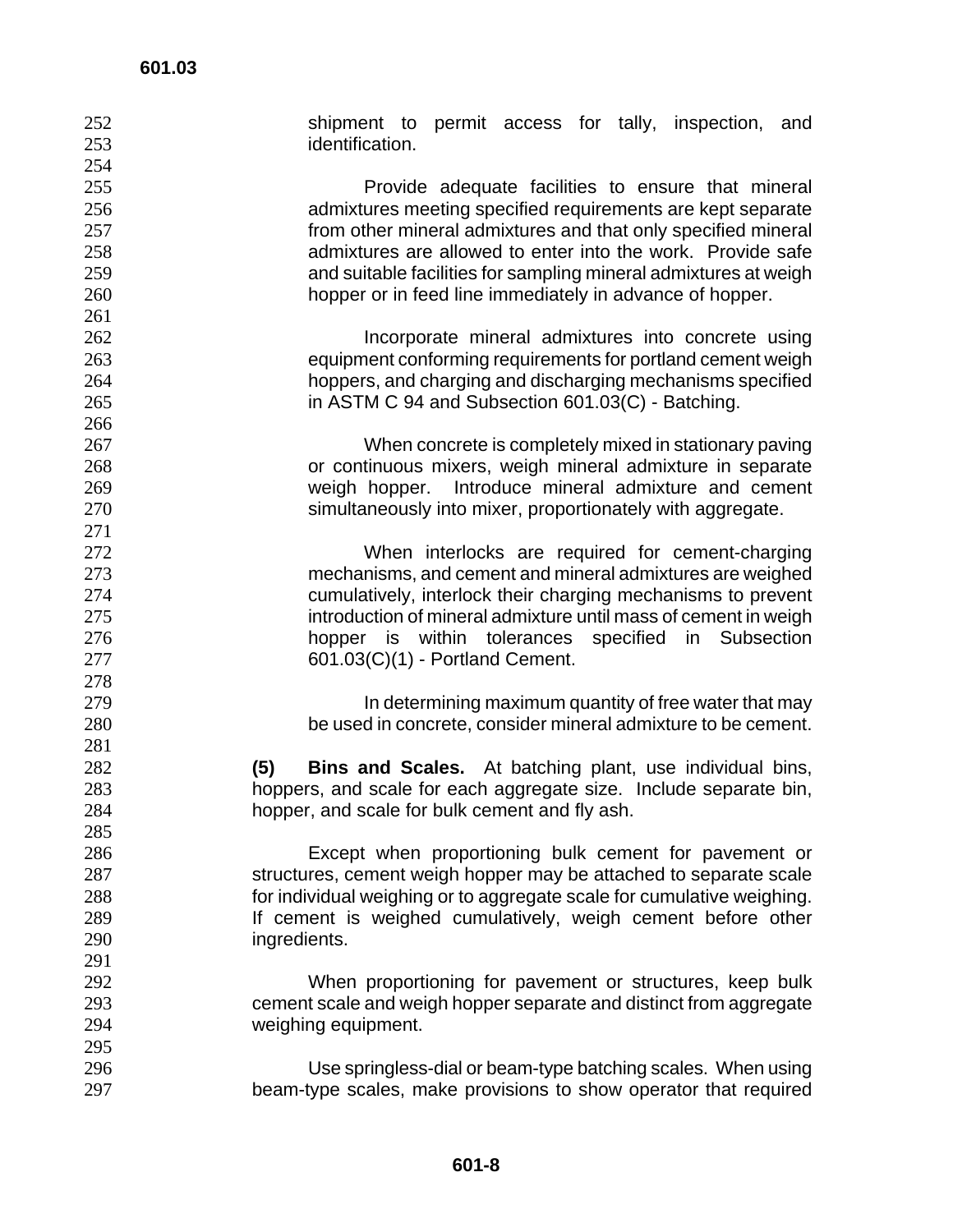load in weighing hopper is approaching. Use devices that show condition within last 200 pounds of load and within 50 pounds of overload.

Maintain scale accuracy to 0.5 percent throughout range of use. Design poises to lock to prevent unauthorized change of position. Use scales inspected by the State Measurement Standards Branch of the Department of Agriculture to ensure their continued accuracy. Provide not less than ten 50-pound weights for testing scales.

Batching plants may be equipped to proportion aggregates and bulk cement by automatic weighing devices.

**(6) Batching and Hauling.** When mixing is to be performed at work site, transport aggregates from batching plant to mixer in batch boxes, vehicle bodies, or other containers of adequate capacity and construction. Use partitions to separate batches and prevent spilling from one compartment to another while in transit or during dumping.

Transport bulk cement to mixer in tight compartments carrying full quantity of cement required for batch. Once cement is placed in contact with aggregates, batches shall be mixed and placed within 1-1/2 hours of contact. Cement in original shipping packages may be transported on top of aggregates. Ensure that each batch contains number of sacks required by job mix.

Deliver batches to mixer intact. Charge each batch into mixer without loss of cement. When carrying more than one batch on truck, charge batch into mixer without spilling material from one batch compartment into another.

**(D) Mixing.** Mix concrete in mechanically operated mixers. When accepted by the Engineer, batches not exceeding 1/3 cubic yard may be hand mixed in accordance with methods described at end of this subsection.

Use stationary or truck mixers that distribute materials thoroughly and produce concrete uniform in color and appearance. When there is variation in mixed concrete attributable to worn pickup or throw-over blades, the Engineer will inspect mixer. If inspection reveals that blades are worn more than one inch below original height of manufacturer's design, repair or replace blades. Upon request, make copy of manufacturer's design, showing dimensions and arrangement of blades.

Charge batches into central or truck mixers so that portion of mixing water enters ahead of cement and aggregates. Deliver uniform flow of water. Place entire amount of batch water in mixer by end of first quarter of mixing period. When mixers with multiple compartment drums are used, time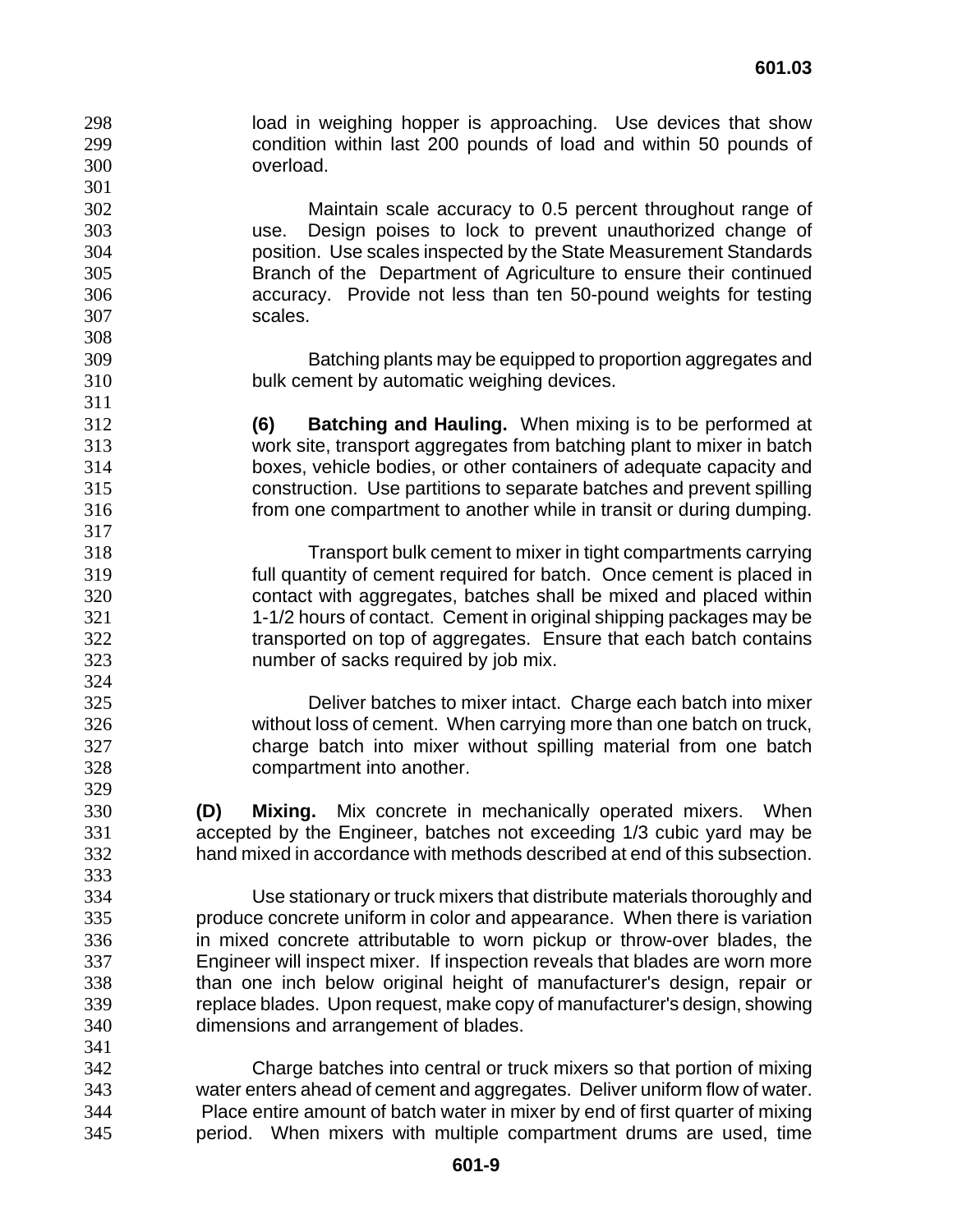required to transfer material between compartments will be included as mixing time. Use drum rotation speed as designated by manufacturer. If mixing does not produce concrete of uniform and smooth texture, provide additional revolutions at same speed until thorough mixing of each concrete batch is attained. Begin measuring mixing time from time cement, aggregates, and 60 percent of water are in drum. Do not exceed manufacturer's rated capacity for volume of concrete mixed in each batch.

- Equip central or truck mixers with attachment for automatically timing mixing of each concrete batch. Timing device shall include automatic feature for locking discharge chute and device for warning operator when required mixing duration has been met. If timing or locking device fails to operate, immediately furnish clock or watch that indicates seconds, to mixer operator. If timing device is not repaired within three days after becoming inoperative, shut down batching operation until timing device is repaired.
- For stationary mixers, use mixing time between 50 seconds and 5 minutes. Select mixing time, as necessary, to produce concrete that meets uniformity criteria when tested in accordance with Section 11.3.3 of ASTM C 94. The Contractor may designate mixing time for which uniformity tests are to be performed, provided mixing time is not less than 50 seconds or more than 5 minutes. Before using concrete for pavements or structures, mix concrete to meet specified uniformity requirements. The Contractor shall furnish labor, sampling equipment, and materials required for conducting uniformity tests of concrete mixture. The Engineer will furnish required testing equipment, including scales, cubic measure, and air meter; and will perform tests. The Engineer will not pay separately for labor, equipment, materials, or testing, but will consider the costs incidental to concrete. After batching and mixing operational procedures are established, the Engineer will not allow changes in procedures without the Contractor re-establishing procedures by conducting uniformity tests. Repeat mixer performance tests whenever appearance of concrete or coarse aggregate content of samples is not conforming to requirements of ASTM C 94. For truck mixers, add four seconds to specified mixing time if timing starts as soon as skip reaches its maximum raised position.
- 

Unless otherwise indicated in the contract documents or accepted by the Engineer, concrete shall be mixed at proportioning plant. Operate mixer at agitating speed while in transit. Concrete may be truck-mixed only when cement or cement and mixing water are added at point of delivery. Begin mixing truck-mixed concrete immediately after introduction of mixing water to cement and aggregates, or introduction of cement to aggregates.

Inclined-axis, revolving drum truck mixers shall conform to Truck Mixer, Agitator and Front Discharge Concrete Carrier Standards TMMB 100-01, 15th Revision, published by Truck Mixer Manufacturers Bureau.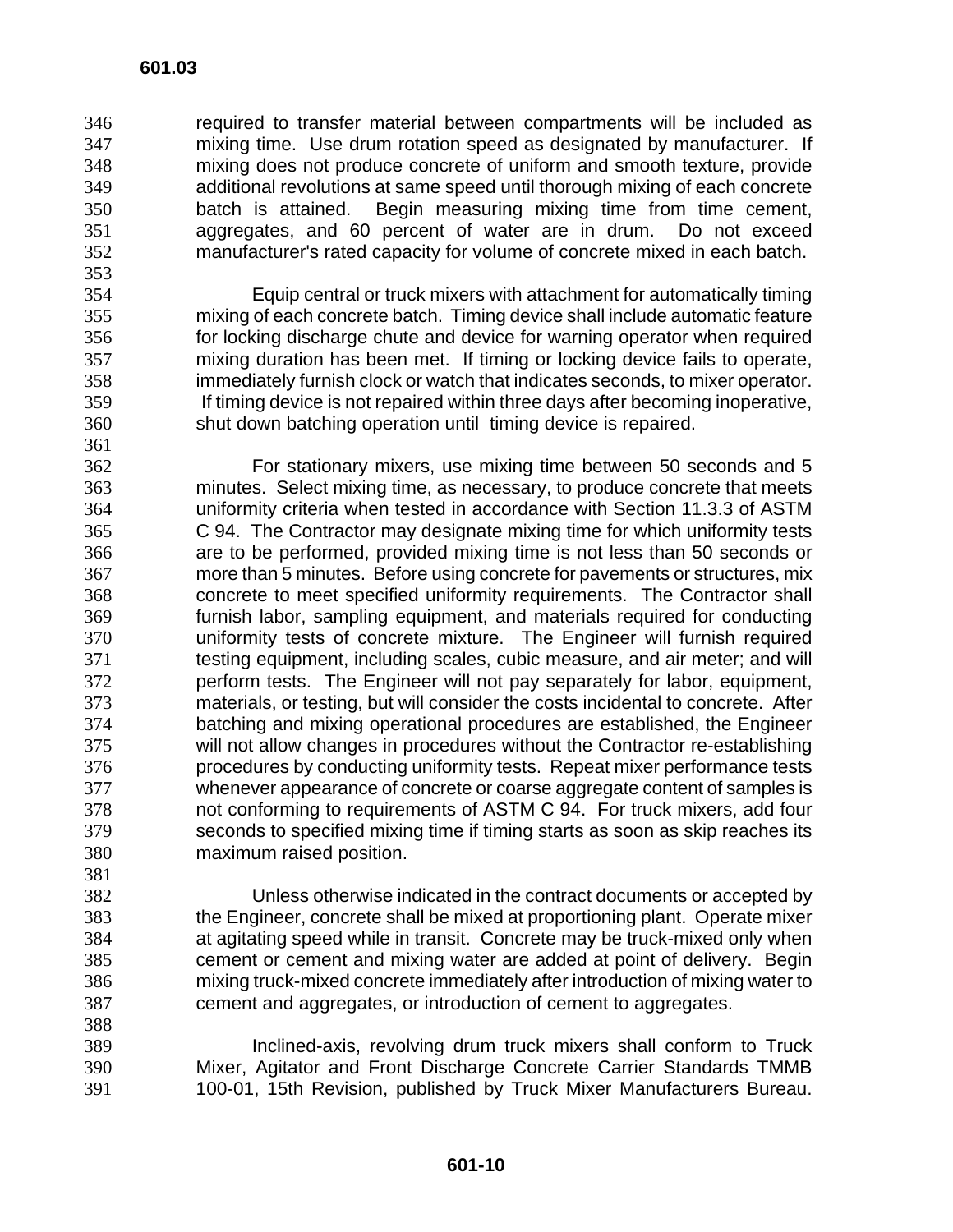Truck mixers shall produce thoroughly mixed and uniform mass of concrete, and shall discharge concrete without segregation.

Manufacturer's standard metal rating plate shall be attached to each truck mixer, stating maximum rating capacity in terms of volume of mixed concrete for various uses; and maximum and minimum mixing speeds. When using truck mixers for mixing, adhere to maximum capacity shown on metal rating plate for volume of concrete in each batch.

Operate truck mixers at mixing speed designated by manufacturer, but at not less than 6 or more than 18 revolutions per minute. Mix truck-mixed concrete initially between 70 and 100 revolutions at manufacturer-designated mixing speed, after ingredients, including water, are in mixer. Water may be added to mixture not more than two times after initial mixing is completed. Each time that water is added, turn drum an additional 30 revolutions or more at mixing speed until concrete is mixed uniformly.

When furnishing shrink-mixed concrete, transfer partially mixed concrete at central plant to truck mixer. Apply requirements for truck-mixed concrete. The Engineer will not credit number of revolutions at mixing speed for partial mixing in central plant. 

When accepted by the Engineer, concrete batches not exceeding 1/3 cubic yard may be hand mixed on a watertight, level platform. Measure proper amount of coarse aggregate in measuring boxes and spread on platform. Spread fine aggregate on that coarse aggregate layer. Limit coarse and fine aggregate layers to total depth of one foot. Spread dry cement on this mixture. Turn whole mass not less than two times dry. Add sufficient clean water, distributed evenly. Turn whole mass again, not less than three times, not including placing in carriers or forms.

- **(E) Transporting Mixed Concrete.** Transport central-mixed concrete to delivery point in truck agitators or truck mixers operating at speed designated by equipment manufacturer as agitating speed; or in non-agitating hauling equipment, provided consistency and workability of mixed concrete upon discharge at delivery point is suitable for placement and consolidation in place; and provided mixed concrete after hauling to delivery point conforms to uniformity criteria when tested as specified in Section 12.5 of ASTM C 94.
- For revolving drum truck mixers transporting central-mixed concrete, limit concrete volume to manufacturer's rated capacity for agitator operation. Maintain agitating speed for both revolving drum mixers and revolving blade type agitators as designated on manufacturer's data plate. Equip truck mixers or truck agitators with electrically or mechanically actuated counters. Actuate counters after introducing cement to aggregates.
- Bodies of non-agitating hauling equipment shall be smooth, watertight, metal containers equipped with gates to permit control of concrete discharge.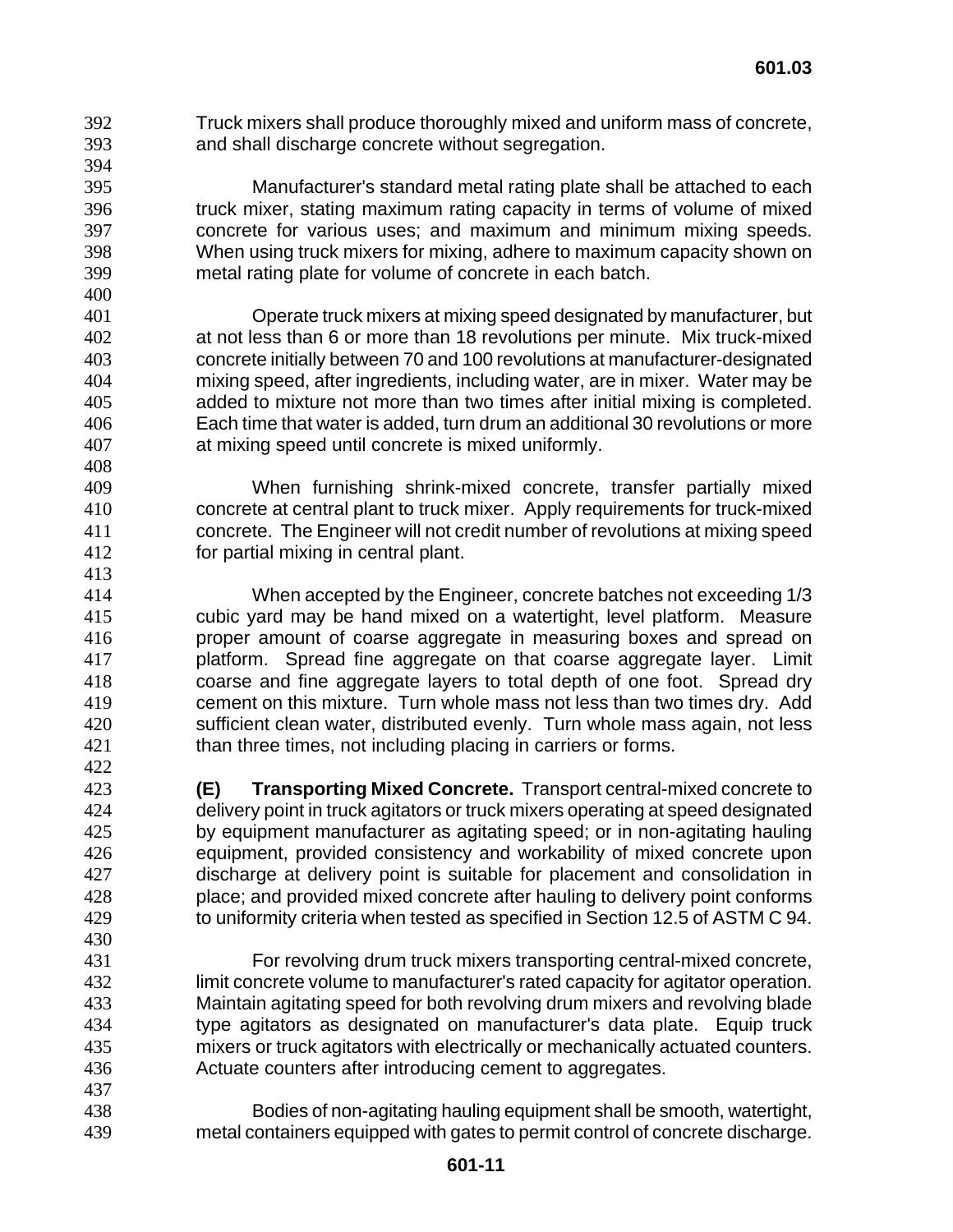Protect open-topped haul vehicle against weather with cover accepted by the Engineer. When hauling concrete in non-agitating trucks, complete discharge within 30 minutes after introducing mixing water to cement and aggregates. 

When truck mixer or agitator is used for transporting central-mixed concrete to delivery point, complete discharge within 1-1/2 hours, or before 250 revolutions of drum or blades, whichever comes first after introduction of mixing water to cement and aggregates, or cement to aggregates. For truck-mixed concrete, complete concrete discharge within 1-1/2 hours, or before 300 revolutions of drum or blades, whichever comes first. These limitations are permitted to waived if concrete is of such slump after the 1-1/2 hour time or 300-revolution limit has been reached, that it can be placed, without addition of water to the batch.

Submit delivery tickets from manufacturers of truck-mixed concrete and central-mixed concrete with each truckload of concrete before unloading at jobsite. Printed, stamped, or written delivery ticket shall include the following information:

- **(1)** Name of concrete plants.
- **(2)** Serial number of ticket.
- **(3)** Date and truck number.
- **(4)** Name of Contractor.

**(5)** Specific project, route, or designation of job (name and location).

- **(6)** Specific class or designation of concrete in accordance with contract documents.
- **(7)** Quantity of concrete in cubic yards.
- **(8)** Time of loading batch or mixing of cement and aggregates.
- **(9)** Water added by receiver of concrete and receiver's initials.

**(10)** Information necessary to calculate total mixing water added by producer. Total mixing water includes free water on aggregates, water, and water added by truck operator from mixer tank.

- **(11)** Readings of non-resettable revolution counters of truck mixers after introduction of cement to aggregates, or introduction of mixing water to cement aggregates.
-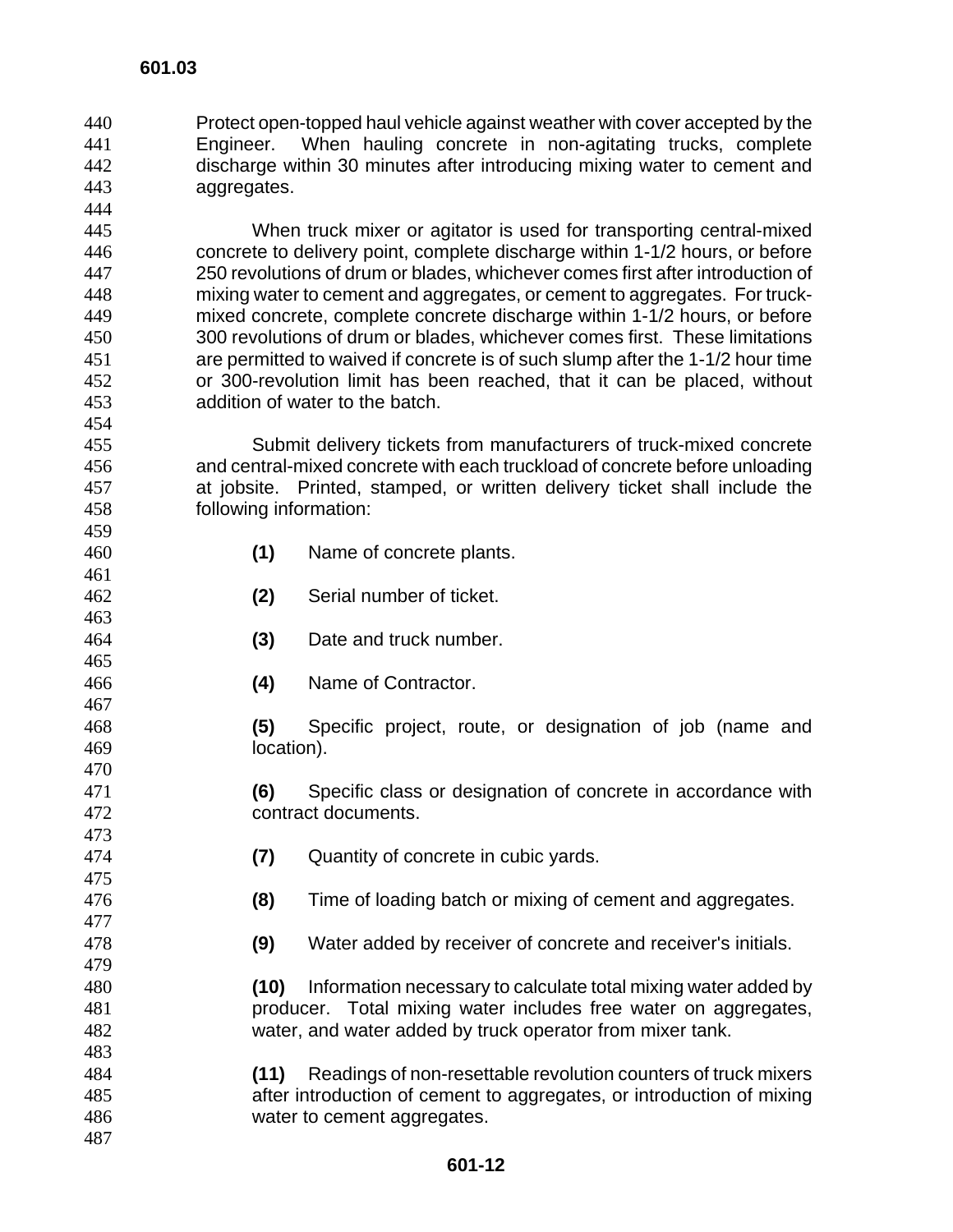**(12)** Supplier's mix number or code.

Furnish additional information designated by the Engineer and required by job specifications upon request.

**(F) Consistency.** Regulate quantity of water used in concrete mixes so that concrete consistency, as determined by AASHTO T 119 test method, is within nominal slump range specified in Table 601.03-3 - Slump for Concrete. If concrete slump exceeds nominal slump, adjust mixture of subsequent batches. If slump exceeds maximum slump, the Engineer will reject concrete unless deemed satisfactory for its use.

The Engineer will also reject harsh or unworkable concrete that cannot be properly placed. Remove rejected concrete at no increase in contract price or contract time.

Slump for concrete shall be as specified in Table 601.03-3 – Slump for Concrete.

| <b>TABLE 601.03-3 - SLUMP FOR CONCRETE</b> |               |                                                     |
|--------------------------------------------|---------------|-----------------------------------------------------|
| <b>Type of Work</b>                        | <b>Inches</b> | <b>Nominal Slump Maximum Slump</b><br><b>Inches</b> |
| <b>Concrete Pavements</b>                  | $0 - 3$       | $3 - 1/2$                                           |
| <b>IReinforced Concrete Structures:</b>    |               |                                                     |
| Sections Over 12 Inches                    | $0 - 4$       | 5                                                   |
| Sections 12 Inches Thick or Less           | $2 - 5$       | 6                                                   |
| <b>Non-Reinforced Concrete Facilities</b>  | $1 - 3$       | 4                                                   |
| <b>Concrete Placed Underwater</b>          | $6 - 8$       | 9                                                   |
| <b>Bridge Decks</b>                        | $0 - 3$       | $3 - 1/2$                                           |

In adverse or difficult conditions that may affect placement of concrete, the above slump limitations may be exceeded for placement workability, with the addition of admixture conforming to Subsection 711.03 - Admixtures, if accepted by the Engineer in writing and provided water-cement ratio is maintained. Provide additional cement and water, or admixture at no increase in contract price or contract time.